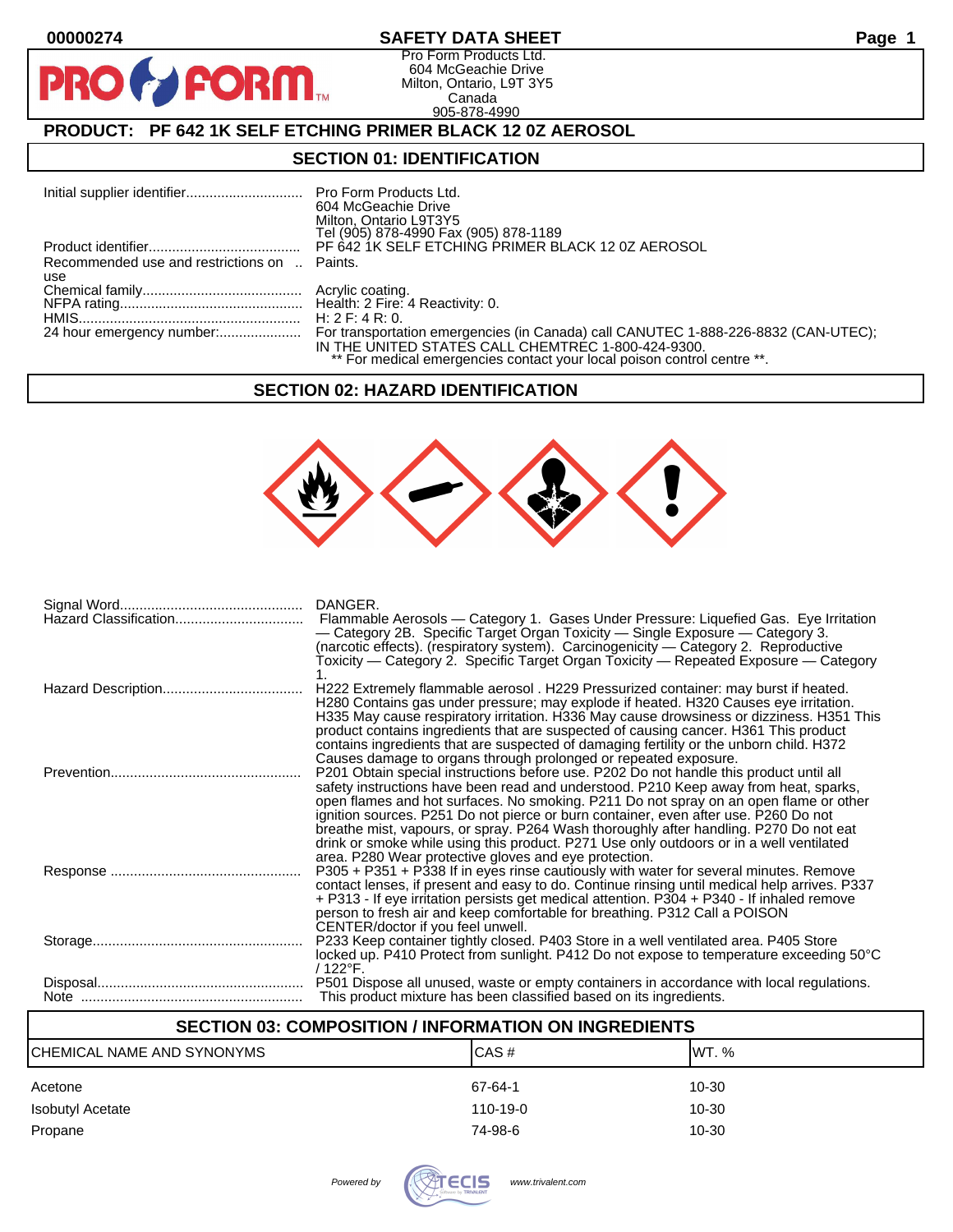# **00000274 SAFETY DATA SHEET Page 2**

# **PRODUCT: PF 642 1K SELF ETCHING PRIMER BLACK 12 0Z AEROSOL**

# **SECTION 03: COMPOSITION / INFORMATION ON INGREDIENTS**

| 75-28-5        | $7 - 13$  |
|----------------|-----------|
| 108-10-1       | $5 - 10$  |
| 14807-96-6     | $3 - 7$   |
| 108-65-6       | $1 - 5$   |
| 763-69-9       | $1 - 5$   |
| 1333-86-4      | $1 - 5$   |
| 108-88-3       | $0.1 - 1$ |
| 1330-20-7      | $0.1 - 1$ |
| $100 - 41 - 4$ | $0.1 - 1$ |
| 14808-60-7     | < 0.1     |
| 872-50-4       | < 0.1     |
|                |           |

<<The actual concentration(s) withheld as a trade secret>> .

#### **SECTION 04: FIRST-AID MEASURES**

|                                                                  | In case of contact, immediately flush eyes, keeping eyelids open, with plenty of water for at<br>least 15 minutes. Check for and remove any contact lenses, if safe and easy to do so.<br>Obtain medical attention.                                                                                                                                                                                                                                                     |
|------------------------------------------------------------------|-------------------------------------------------------------------------------------------------------------------------------------------------------------------------------------------------------------------------------------------------------------------------------------------------------------------------------------------------------------------------------------------------------------------------------------------------------------------------|
|                                                                  | Remove all contaminated clothing and immediately wash the exposed areas with copious<br>amounts of water for a minimum of 30 minutes or up to 60 minutes for critical body areas. If<br>irritation persists, seek medical attention.                                                                                                                                                                                                                                    |
|                                                                  | If inhaled, remove to fresh air. If not breathing, give artificial respiration. If breathing is<br>difficult, give oxygen, obtain medical attention.                                                                                                                                                                                                                                                                                                                    |
|                                                                  | If ingestion is suspected, contact physician or poison control center immediately. Do not<br>induce vomiting. If spontaneous vomiting occurs have victim lean forward with head down<br>to prevent aspiration of fluid into the lungs. Never give anything by mouth to an<br>unconscious person.                                                                                                                                                                        |
| Most important symptoms and effects,<br>whether acute or delayed | Harmful if swallowed, in contact with skin or if inhaled. May cause mild skin irritation. May<br>cause slight eye irritation. Symptoms may include stinging, tearing, redness, swelling, and<br>blurred vision. Direct contact with eyes may cause temporary irritation. This product<br>contains ingredients that may cause cancer. This product contains ingredients that are<br>suspected of damaging fertility or the unborn child. Causes damage to organs through |
| Additional information                                           | prolonged or repeated exposure.<br>Treat victims symptomatically. The main hazard from ingestion is aspiration of the liquid<br>into the lungs producing chemical pneumonitis. In the event of an incident involving this<br>product ensure that medical authorities are provided a copy of this safety data sheet.                                                                                                                                                     |

# **SECTION 05: FIRE-FIGHTING MEASURES**

| Suitable and unsuitable extinguishing<br>media                                                                                                                                          | "Alcohol" foam, CO2, dry chemical. Water fog. Do not use water in a jet.                                                                                                                                                                                                                                                                                                                                                                                                                                                                                                                                                                                               |
|-----------------------------------------------------------------------------------------------------------------------------------------------------------------------------------------|------------------------------------------------------------------------------------------------------------------------------------------------------------------------------------------------------------------------------------------------------------------------------------------------------------------------------------------------------------------------------------------------------------------------------------------------------------------------------------------------------------------------------------------------------------------------------------------------------------------------------------------------------------------------|
| Specific hazards arising from the<br>hazardous product, such as the nature of<br>any hazardous combustion products<br>Special protective equipment and<br>precautions for fire-fighters | Extremely flammable aerosol. Aerosol can will explode if heated. Thermal decomposition<br>products are toxic. May include:. Oxides of carbon (CO, CO2). Hydrocarbon fumes and<br>smoke.<br>Extremely flammable aerosol. Firefighter should be equipped with self-contained breathing<br>apparatus and full protective clothing to protect against potentially toxic and irritating<br>fumes. Solvent vapours may be heavier than air and may build up and travel along the<br>ground to an ignition source, which may result in a flash back to the source of the vapours.<br>Cool fire-exposed containers with cold water spray. Heat will cause pressure buildup and |
|                                                                                                                                                                                         | may cause explosive rupture.                                                                                                                                                                                                                                                                                                                                                                                                                                                                                                                                                                                                                                           |

# **SECTION 06: ACCIDENTAL RELEASE MEASURES**

Personal precautions, protective ............ No action shall be taken involving any personal risk or without suitable training. Isolate area equipment and emergency procedures and keep unauthorized people away. Do not walk through spilled material. Wear recommended protective equipment. Ventilate. Open windows and doors to allow air circulation. Dike area to prevent spreading. The use of absorbent socks or spill pillows may be required. Stop leak if safe to do so. Prevent runoff into drains, sewers, and other waterways. Use non-sparking tools and equipment to pick up the spilled material. Ventilate area, eliminate all sources of ignition, sound alarm, avoid all skin and eye contact and avoid breathing vapours.

Methods and materials for containment and cleaning up

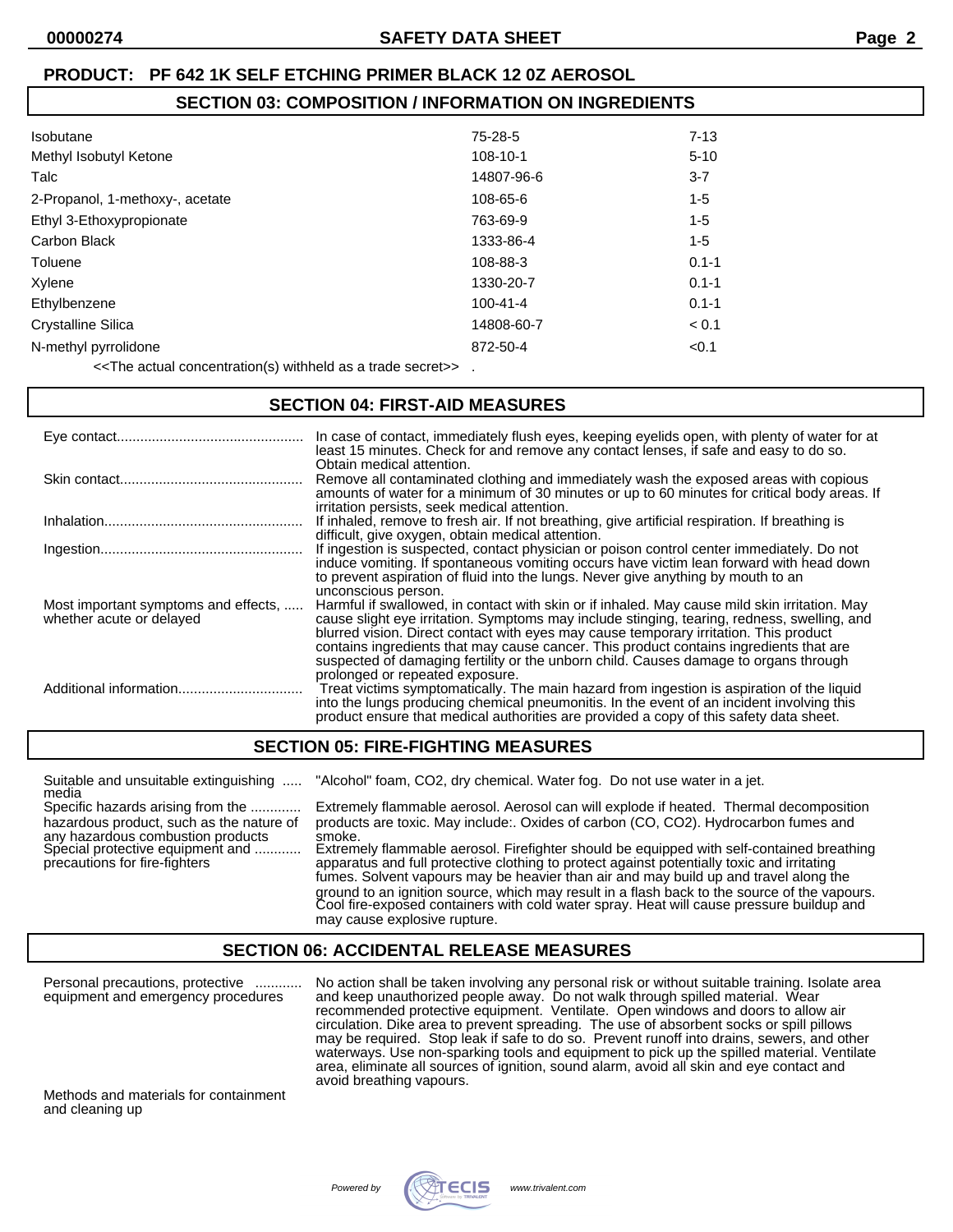#### **PRODUCT: PF 642 1K SELF ETCHING PRIMER BLACK 12 0Z AEROSOL**

#### **SECTION 06: ACCIDENTAL RELEASE MEASURES**

| No action shall be taken involving any personal risk or without suitable training. Ventilate.<br>Eliminate all sources of ignition. Evacuate all non-essential personnel. Avoid all personal<br>contact. Contain the spill. Prevent runoff into drains, sewers, and other waterways. Absorb<br>with earth, sand, or another dry inert material. Pick up waste material and place in an<br>appropriate container for disposal. Spilled material and water rinses are classified as<br>chemical waste, and must be disposed of in accordance with current local, provincial, state, |
|-----------------------------------------------------------------------------------------------------------------------------------------------------------------------------------------------------------------------------------------------------------------------------------------------------------------------------------------------------------------------------------------------------------------------------------------------------------------------------------------------------------------------------------------------------------------------------------|
| and federal regulations.                                                                                                                                                                                                                                                                                                                                                                                                                                                                                                                                                          |

#### **SECTION 07: HANDLING AND STORAGE**

Precautions for safe handling.................... Pressurized container: Do not pierce or burn, even after use. Do not use if spray button is missing or defective. Do not spray on a naked flame or any other incandescent material. Do not smoke while using or until sprayed surface is thoroughly dry. Do not pressurize, cut, weld, braze, solder, drill, grind, or expose empty containers to heat, sparks or open flames. Always adopt precautionary measures against build-up of static which may arise from appliances, handling and the containers in which product is packed. Ground handling equipment. Avoid all skin contact and ventilate adequately, otherwise wear an appropriate breathing apparatus. Avoid breathing vapours or mist. Handle and open container with care. Employees should wash hands and face before eating or drinking. Conditions for safe storage, including any Keep away from heat, sparks, and open flames. Keep container closed when not in use.<br>Store away from oxidizing and reducing materials. Store away from sunlight. Do not store Store away from oxidizing and reducing materials. Store away from sunlight. Do not store above 50 deg C.

#### **SECTION 08: EXPOSURE CONTROLS / PERSONAL PROTECTION**

| <b>INGREDIENTS</b>                                                                                                                                                                                                                                                                                                                                                                                                                                                                                                                                            | <b>TWA</b>               | <b>ACGIH TLV</b><br><b>OSHA PEL</b><br><b>STEL</b><br>PEL<br><b>STEL</b>                                                                                                            |                    | <b>NIOSH</b><br><b>REL</b> |                           |
|---------------------------------------------------------------------------------------------------------------------------------------------------------------------------------------------------------------------------------------------------------------------------------------------------------------------------------------------------------------------------------------------------------------------------------------------------------------------------------------------------------------------------------------------------------------|--------------------------|-------------------------------------------------------------------------------------------------------------------------------------------------------------------------------------|--------------------|----------------------------|---------------------------|
| Acetone                                                                                                                                                                                                                                                                                                                                                                                                                                                                                                                                                       | 250 ppm TLV              | 500 ppm                                                                                                                                                                             | 1,000 ppm          | Not established            | 250 ppm                   |
| <b>Isobutyl Acetate</b>                                                                                                                                                                                                                                                                                                                                                                                                                                                                                                                                       | $150$ ppm                | Not established                                                                                                                                                                     | 150 ppm            | Not established            | 150 ppm                   |
| Propane                                                                                                                                                                                                                                                                                                                                                                                                                                                                                                                                                       | 1,000 ppm                | Not established                                                                                                                                                                     | 1,000 ppm          | Not established            | 1,000 ppm                 |
| Isobutane                                                                                                                                                                                                                                                                                                                                                                                                                                                                                                                                                     | Not established          | Not established                                                                                                                                                                     | Not established    | Not established            | 800 ppm                   |
| Methyl Isobutyl Ketone                                                                                                                                                                                                                                                                                                                                                                                                                                                                                                                                        | 50 ppm                   | 75 ppm                                                                                                                                                                              | 100 ppm            | Not established            | 50 ppm / STEL 75<br>ppm   |
| Talc                                                                                                                                                                                                                                                                                                                                                                                                                                                                                                                                                          | $2$ mg/m $3$             | Not established                                                                                                                                                                     | 2 mg/m3 TWA        | 3 mg/m3 - QUE              | Not established           |
| 2-Propanol, 1-methoxy-,<br>acetate                                                                                                                                                                                                                                                                                                                                                                                                                                                                                                                            | 50 ppm                   | 75 ppm                                                                                                                                                                              | Not established    | Not established            | Not established           |
| Ethyl 3-Ethoxypropionate                                                                                                                                                                                                                                                                                                                                                                                                                                                                                                                                      | Not established          | Not established                                                                                                                                                                     | Not established    | Not established            | Not established           |
| Carbon Black                                                                                                                                                                                                                                                                                                                                                                                                                                                                                                                                                  | 3.5 mg/m3                | Not established                                                                                                                                                                     | 3.5 mg/m3          | Not established            | 3.5 mg/m3                 |
| Toluene                                                                                                                                                                                                                                                                                                                                                                                                                                                                                                                                                       | 20 ppm                   | Not established                                                                                                                                                                     | 200 ppm            | 500 ppm 10 minutes         | 100 ppm / STEL 150<br>ppm |
| Xylene                                                                                                                                                                                                                                                                                                                                                                                                                                                                                                                                                        | 50 ppm                   | $150$ ppm                                                                                                                                                                           | 100 ppm TWA        | Not established            | Not established           |
| Ethylbenzene                                                                                                                                                                                                                                                                                                                                                                                                                                                                                                                                                  | $100$ ppm                | $125$ ppm                                                                                                                                                                           | $100$ ppm          | Not established            | 100 ppm / STEL 125<br>ppm |
| <b>Crystalline Silica</b>                                                                                                                                                                                                                                                                                                                                                                                                                                                                                                                                     | $0.025$ mg/m3            | Not established                                                                                                                                                                     | $0.1$ mg/m $3$ TWA | Not established            | $0.05$ mg/m $3$           |
| N-methyl pyrrolidone                                                                                                                                                                                                                                                                                                                                                                                                                                                                                                                                          | Not Established          | Not Established                                                                                                                                                                     | Not Established    | Not Established            | Not Established           |
| Provide natural or mechanical ventilation to control exposure levels below airborne<br>Appropriate engineering controls<br>exposure limits. Local mechanical exhaust ventilation should be used at sources of air<br>contamination, such as open process equipment, or during purging operations, to capture<br>gases and fumes that may be emitted. Standard reference sources regarding industrial<br>ventilation (ie. ACGIH industrial ventilation) should be consulted for guidance about<br>adequate ventilation. . Explosion-proof exhaust ventilation. |                          |                                                                                                                                                                                     |                    |                            |                           |
| Personal protective equipment                                                                                                                                                                                                                                                                                                                                                                                                                                                                                                                                 |                          |                                                                                                                                                                                     |                    |                            |                           |
|                                                                                                                                                                                                                                                                                                                                                                                                                                                                                                                                                               |                          | Local exhaust ventilation is recommended. Wear an appropriate, properly fitted respirator<br>when contaminant levels exceed the recommended exposure limits.                        |                    |                            |                           |
|                                                                                                                                                                                                                                                                                                                                                                                                                                                                                                                                                               | Liquid chemical goggles. |                                                                                                                                                                                     |                    |                            |                           |
|                                                                                                                                                                                                                                                                                                                                                                                                                                                                                                                                                               |                          | Wear skin protection equipment. The selection of this equipment depends on the nature of<br>the work to be done. The following gloves are recommended :. Chemical resistant gloves: |                    |                            |                           |
| ~~~~                                                                                                                                                                                                                                                                                                                                                                                                                                                                                                                                                          |                          | butyl rubber, nitrile rubber, neoprene, PVC. Ethyl vinyl alcohol laminate (EVAL). Insulated<br>gloves. (for aerosols).<br>$\mathbf{r}$                                              |                    |                            |                           |

Clothing/type............................................. Wear adequate protective clothes.

Footwear/type............................................ Safety boots per local regulations.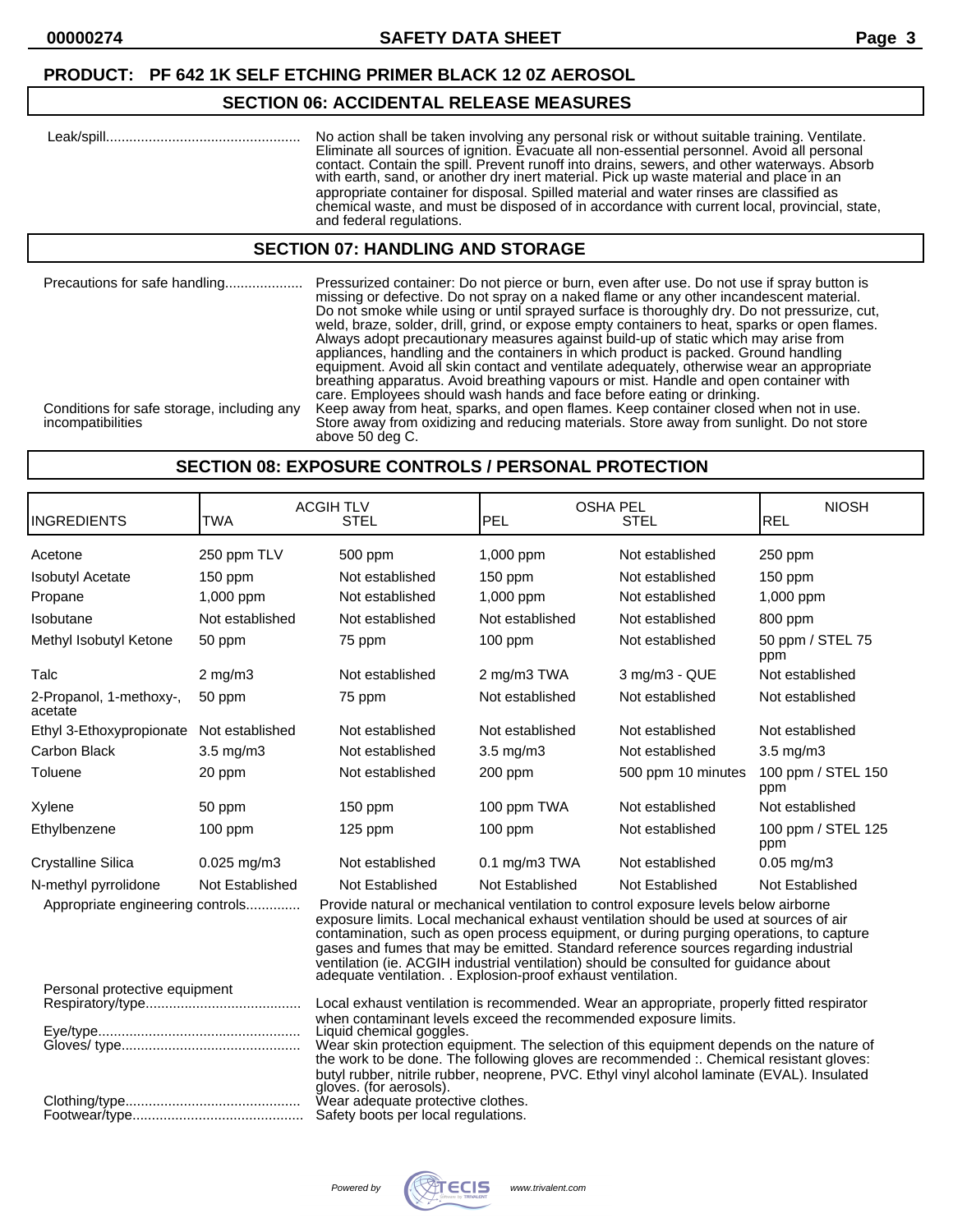### **00000274 SAFETY DATA SHEET Page 4**

#### **PRODUCT: PF 642 1K SELF ETCHING PRIMER BLACK 12 0Z AEROSOL**

# **SECTION 08: EXPOSURE CONTROLS / PERSONAL PROTECTION**

Other/type.................................................. Emergency showers and eye wash stations should be available. Employees should wash their hands and face before eating, drinking, or using tobacco products.

# **SECTION 09: PHYSICAL AND CHEMICAL PROPERTIES**

|                                                | Aerosol.                                                     |
|------------------------------------------------|--------------------------------------------------------------|
|                                                | Black.                                                       |
|                                                | No data.                                                     |
|                                                | Not available.                                               |
|                                                | Not applicable.                                              |
| Melting / Freezing point (deg C)               | Not Available.                                               |
| Initial boiling point / boiling range (deg C). | $>100^{\circ}$ C.                                            |
| Flash point (deg C), method                    | -18°C. (estimate; lowest flash point ingredient). (acetone). |
|                                                | No data.                                                     |
| Flammability (solids and gases)                | Flammable aerosol.                                           |
| Upper flammable limit (% vol)                  | 9.5. (propellant).                                           |
| Lower flammable limit (% vol)                  | 1.8. (propellant).                                           |
| Vapour pressure (mm Hg)                        | No data.                                                     |
|                                                | No data.                                                     |
| Relative Density (Specific Gravity)            | $0.810 - 0.850.$                                             |
|                                                | $6.76 - 7.10$                                                |
|                                                | Insoluble.                                                   |
| Coefficient of water\oil distribution          | Not available.                                               |
| Auto ignition temperature (deg C)              | 460 °C (propellant).                                         |
|                                                |                                                              |
|                                                | Not available.                                               |
|                                                | Not Available.                                               |
|                                                | 3.95 lbs/USG.                                                |

# **SECTION 10: STABILITY AND REACTIVITY**

|                                                                   | Product is stable; hazardous polymerization w                           |  |
|-------------------------------------------------------------------|-------------------------------------------------------------------------|--|
|                                                                   | Stable at normal temperatures and pressures.                            |  |
| Possibility of hazardous reactions                                | Will not occur under normal temperature and p                           |  |
| Conditions to avoid, including static                             | Keep away from heat. Electrostatic charge.                              |  |
| discharge, shock or vibration<br>Hazardous decomposition products | Strong oxidizing agents.<br>See hazardous combustion products section F |  |

roduct is stable; hazardous polymerization will not occur. Possibility of hazardous reactions............. Will not occur under normal temperature and pressure. ep away from heat. Electrostatic charge. Incompatible materials.

See hazardous combustion products section 5.

# **SECTION 11: TOXICOLOGICAL INFORMATION**

| <b>INGREDIENTS</b>              | <b>LC50</b>                                              | LD50                                                    |
|---------------------------------|----------------------------------------------------------|---------------------------------------------------------|
| Acetone                         | 50,100 mg/m3 8 hours rat<br>inhalation                   | 5,800 mg/kg rat oral                                    |
| <b>Isobutyl Acetate</b>         | $>13.24$ mg/L /6 h rat                                   | 15400 mg/kg (rat oral) > 17400<br>mg/kg (rabbit dermal) |
| Propane                         | $>1,464$ mg/L 15 minutes rat                             | Not available                                           |
| Isobutane                       | 52 mg/L 1 hour mouse                                     | Not available                                           |
| Methyl Isobutyl Ketone          | 8.2 - 16.4 mg/L 4 hours rat                              | 2080 mg/kg rat oral >16,000<br>mg/kg rabbit dermal      |
| Talc                            | Not available                                            | Not available                                           |
| 2-Propanol, 1-methoxy-, acetate | Not Available                                            | 8,532 mg/kg rat oral 5,000 mg/kg<br>dermal rabbit       |
| Ethyl 3-Ethoxypropionate        | >998 ppm 6 hours                                         | 4,309 mg/kg rat oral 4,080 mg/kg<br>rabbit dermal       |
| Carbon Black                    | Not available                                            | >10,000 mg/kg oral rat 3,000<br>mg/kg dermal rabbit     |
| Toluene                         | 8000 ppm rat inhalation 400 ppm<br>mouse inhalation 24hr | 5,000 mg/kg rat oral; 12,124<br>mg/kg rabbit dermal     |
| Xylene                          | 6350 ppm 4 hours rat                                     | >3523 mg/kg rat oral                                    |
| Ethylbenzene                    | No data                                                  | 3,500 mg/kg rat oral 17,800<br>mg/kg rabbit dermal      |
| Crystalline Silica              | Not available                                            | $>22,500$ mg/kg oral rat                                |

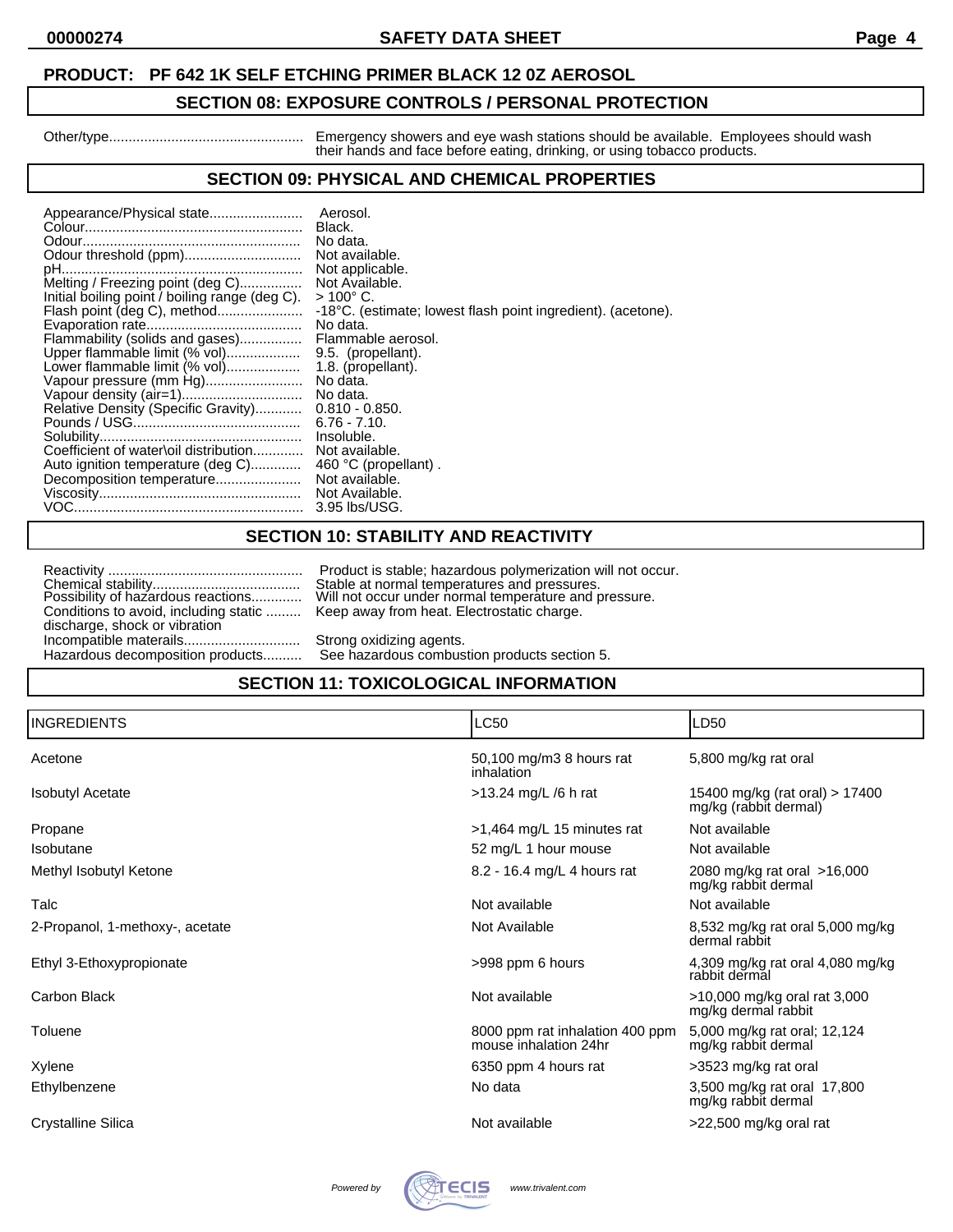# **PRODUCT: PF 642 1K SELF ETCHING PRIMER BLACK 12 0Z AEROSOL**

# **SECTION 11: TOXICOLOGICAL INFORMATION**

| <b>I</b> INGREDIENTS           |                                        | LC50                                                                                                                                                                                                                                                                                                                                                                                                                                                                                                                                                                                                                                         | LD50                   |
|--------------------------------|----------------------------------------|----------------------------------------------------------------------------------------------------------------------------------------------------------------------------------------------------------------------------------------------------------------------------------------------------------------------------------------------------------------------------------------------------------------------------------------------------------------------------------------------------------------------------------------------------------------------------------------------------------------------------------------------|------------------------|
| N-methyl pyrrolidone           |                                        | No Data                                                                                                                                                                                                                                                                                                                                                                                                                                                                                                                                                                                                                                      | 3600 mg/kg (oral, rat) |
| Effects of acute exposure      | Eye contact. Skin contact. Inhalation. | Causes eye irritation. Can cause tearing, reddening and swelling. May cause temporary<br>corneal damage. The aromatic hydrocarbon solvents in this product can be irritating to the<br>eyes, nose and throat. In high concentration, they may cause central nervous system<br>depression and narcosis characterized by nausea, lightheadedness and dizziness from<br>overexposure by inhalation. Can cause moderate skin irritation. Aspiration of material into                                                                                                                                                                             |                        |
|                                |                                        | the lungs can cause chemical pneumonitis which can be fatal.<br>Breathing high concentrations of vapour may cause anesthetic effects and serious health<br>effects. Chronic exposure to organic solvent vapours have been associated with various<br>neurotoxic effects including permanent brain and/or nervous system damage, kidney, liver,<br>blood damage and reproductive effects among women. Symptoms may include nausea,<br>vomiting, abdominal pain, headache, impaired memory, loss of coordination, insomnia and<br>breathing difficulties. Prolonged/repeated contact may cause defatting of the skin which                     |                        |
|                                | can lead to dermatitis.                | IARC has classified Carbon Black as "Group 2B", possibly carcinogenic to humans, based<br>on laboratory animal inhalation studies. Ethylbenzene is classified as an A3 known animal<br>carcinogen. Quartz (Crystalline Silica) is listed by IARC in Group 1 as a carcinogen. . IARC<br>has classified Toluene as a Group 3 (Not classifiable as to its carcinogenicity to humans);<br>ACGIH has classified Toluene as a Group A4 (Not classifiable as a human carcinogen).<br>Xylene has been listed by IARC as a Group 3; not classifiable as to its carcinogenicity to                                                                     |                        |
|                                | humans.                                | Reproductive toxicity (developmental): N-methyl pyrrolidone. In one study, Methyl Ethyl<br>Ketone has been found to cause embryol toxicity in large concentrations. Methyl isobutyl<br>ketone passes through the placental barrier. Toluene is fetotoxic in rats and mice at<br>maternally toxic levels. Prolonged and repeated exposure of pregnant animals (>1500)<br>ppm) to Toluene have been reported to cause adverse fetal developmental effects. High<br>level exposure to Xylene in some animal studies have been reported to cause health<br>effects on the developing embryo/fetus. The relevance of this to humans is not known. |                        |
| Specific Target Organ Toxicity | organs.                                | May cause drowsiness or dizziness. May cause respiratory irritation. Causes damage to                                                                                                                                                                                                                                                                                                                                                                                                                                                                                                                                                        |                        |

### **SECTION 12: ECOLOGICAL INFORMATION**

|                               | Do not allow to enter waters, waste water or soil. |
|-------------------------------|----------------------------------------------------|
| Persistence and degradability | Not available.                                     |

# **SECTION 13: DISPOSAL CONSIDERATIONS**

contaminated packaging when empty.

Information on safe handling for disposal . Dispose of waste in accordance with all applicable Federal, Provincial/State and local and methods of disposal, including any regulations. Contents under pressure. Do not punctur regulations. Contents under pressure. Do not puncture, incinerate or expose to heat, even

#### **SECTION 14: TRANSPORT INFORMATION**

TDG Classification..................................... UN1950 - AEROSOLS, flammable - Class 2.1 - This product meets limited quantity exemption when shipped in containers less than 1 Litre. DOT Classification (Road)......................... UN1950 - AEROSOLS, flammable - Class 2.1 - Ltd Qty (1 Liter/0.26 Gallons). IATA Classification (Air)............................ UN1950 - AEROSOLS, flammable - Class 2.1 - Limited Quantity. Do not ship by air without checking appropriate IATA regulations. IMDG Classification (Marine).................... UN1950 - AEROSOLS - Class 2.1 - EmS: F-D, S-U - Limited Quantity. Check IMDG regulations for limited quantity exemptions. Marine Pollutant........................................ No. In accordance with Part 2.2.1 of the Transportation of Dangerous Goods Regulations (July 2, 2014) - we certify that classification of this product is correct. .

# **SECTION 15: REGULATORY INFORMATION**

| <b>SARA Title III</b>             | On Domestic Substances List (DSL).<br>All components are listed.<br>This product is considered hazardous under the OSHA Hazard Communication Standard. |
|-----------------------------------|--------------------------------------------------------------------------------------------------------------------------------------------------------|
| Section 302 - extremely hazardous | None.                                                                                                                                                  |
| substances                        |                                                                                                                                                        |
|                                   | Section 311/312 - hazard categories Immediate health, delayed health, fire hazard.                                                                     |
|                                   |                                                                                                                                                        |